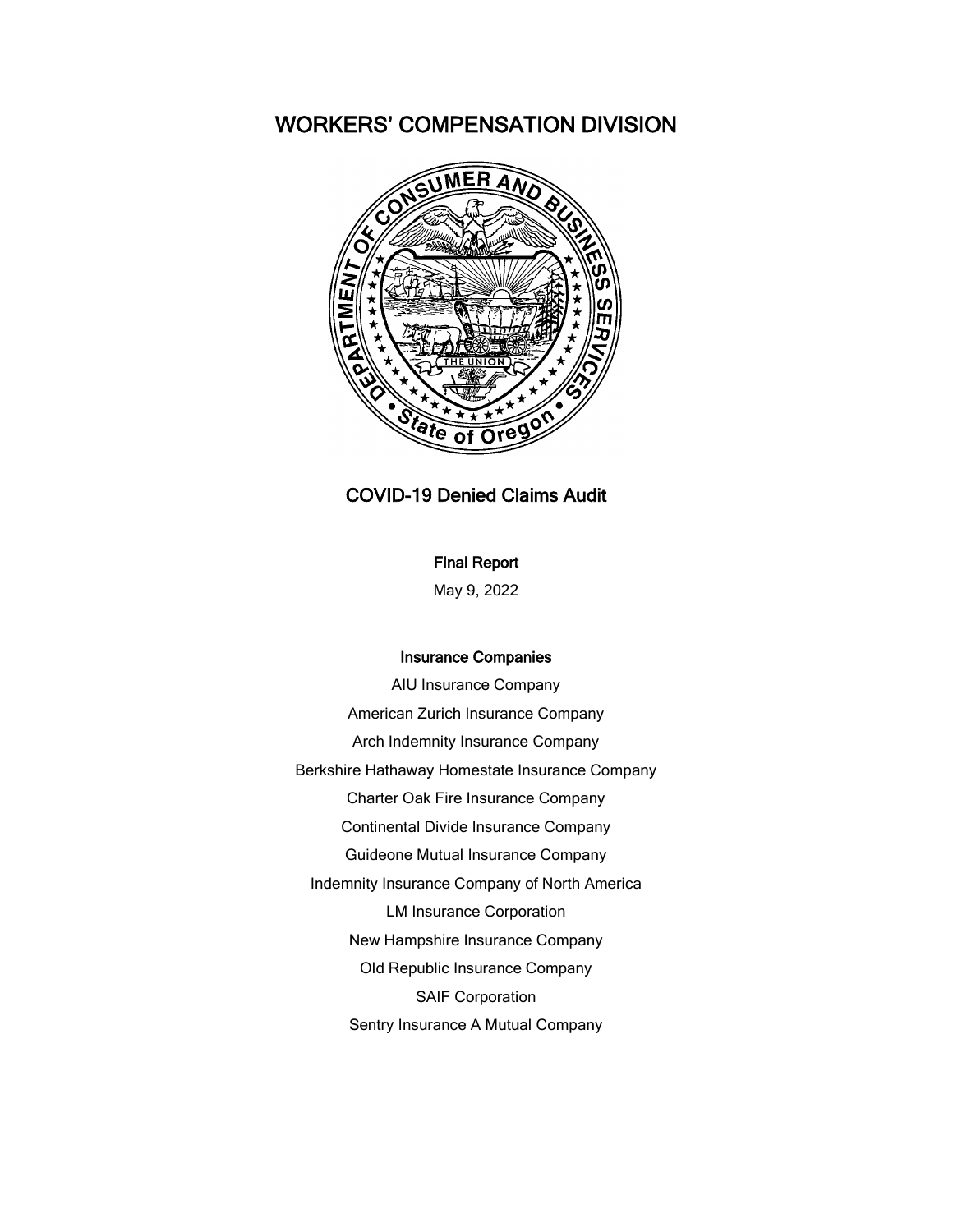#### Self-Insured Employers

CIS Trust City of Portland Clackamas County Oregon Evraz Inc NA Kaiser Foundation Health Plan of the Northwest Lane County Providence Health & Services – Oregon

#### Auditors

Barbara Belcher, Audit Manager Troy Painter, Senior Auditor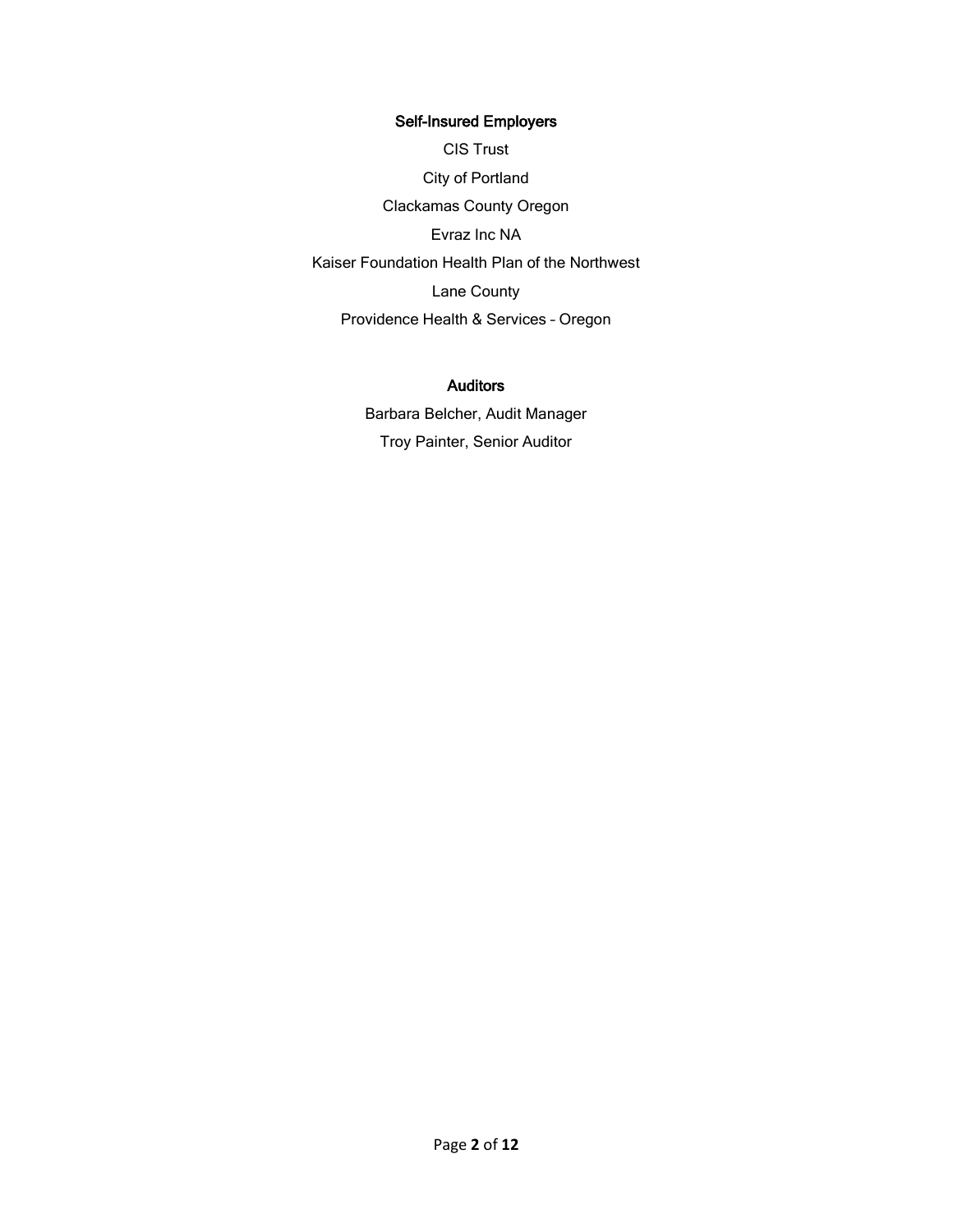#### **Introduction**

On June 22, 2020, Governor Kate Brown asked the Management-Labor Advisory Committee (MLAC) to review the effects of the COVID-19 pandemic on Oregon's workers' compensation system. Among several recommendations from MLAC was a request that the Workers' Compensation Division (WCD) adopt a new administrative rule requiring the WCD to audit claims for COVID-19 that were denied by insurance companies and self-insured employers. The WCD filed a temporary Oregon Administrative Rule (OAR) 436-060-0141, effective October 1, 2020, that required WCD, under specified circumstances, to audit denied COVID-19 claims.

Under WCD's statutory authority, the audit was limited to reasonableness of investigations and did not evaluate compensability decisions. Issues of compensability are under the jurisdiction of the Workers' Compensation Board and are not subject to audit by WCD.

In the initial audit, WCD audited claims for COVID-19 filed *prior to October 1, 2020,* under the investigation standard in OAR 436-060-0140, below, and published a report on February 5, 2021 summarizing the findings.

*OAR 436-060-0140(1): The insurer is required to conduct a "reasonable" investigation based on all available information in determining whether to deny a claim. (a) A reasonable investigation is whatever steps a reasonably prudent person with knowledge of the legal standards for determining compensability would take in a good faith effort to ascertain the facts underlying a claim, giving due consideration to the cost of the investigation and the likely value of the claim.*

*(b) In determining whether an investigation is reasonable, the director will only look at information contained in the insurer's claim record at the time of denial. The insurer may not rely on any fact not documented in the claim record at the time of denial to establish that an investigation was reasonable.*

Additional compensability investigation standards for COVID-19 claims were also implemented effective October 1, 2020, by temporary rule OAR 436-060-0141(2) below.

*436-060-0141(2): Under OAR 436-060-0140(1), insurers must conduct a "reasonable investigation" before denying any claim. For all claims filed for COVID-19 or exposure to SARS-CoV2 on and after Oct. 1, 2020, in addition to the requirements of OAR 436-060- 0140(1), a reasonable investigation must include:*

*(a) Investigating whether or not the nature of the worker's employment resulted in a likely exposure to COVID-19 or SARS-CoV-2;*

*(b) Determining whether the worker did not work for a period of quarantine or isolation at the direction of a medical service provider, the Oregon Health Authority Public Health Division, a local public health authority as defined in ORS 431.003, or the employer, for purposes of discovering information that may be relevant to the compensability determination;*

*(c) Obtaining a medical or other expert opinion if, before a compensability denial is issued, the worker tests positive for COVID-19 or a medical service provider diagnoses a presumptive case of COVID-19, the insurer is aware of the test results or presumptive diagnosis, and the source of the exposure is unclear; and*

*(d) Determining whether medical services were required as a result of potential*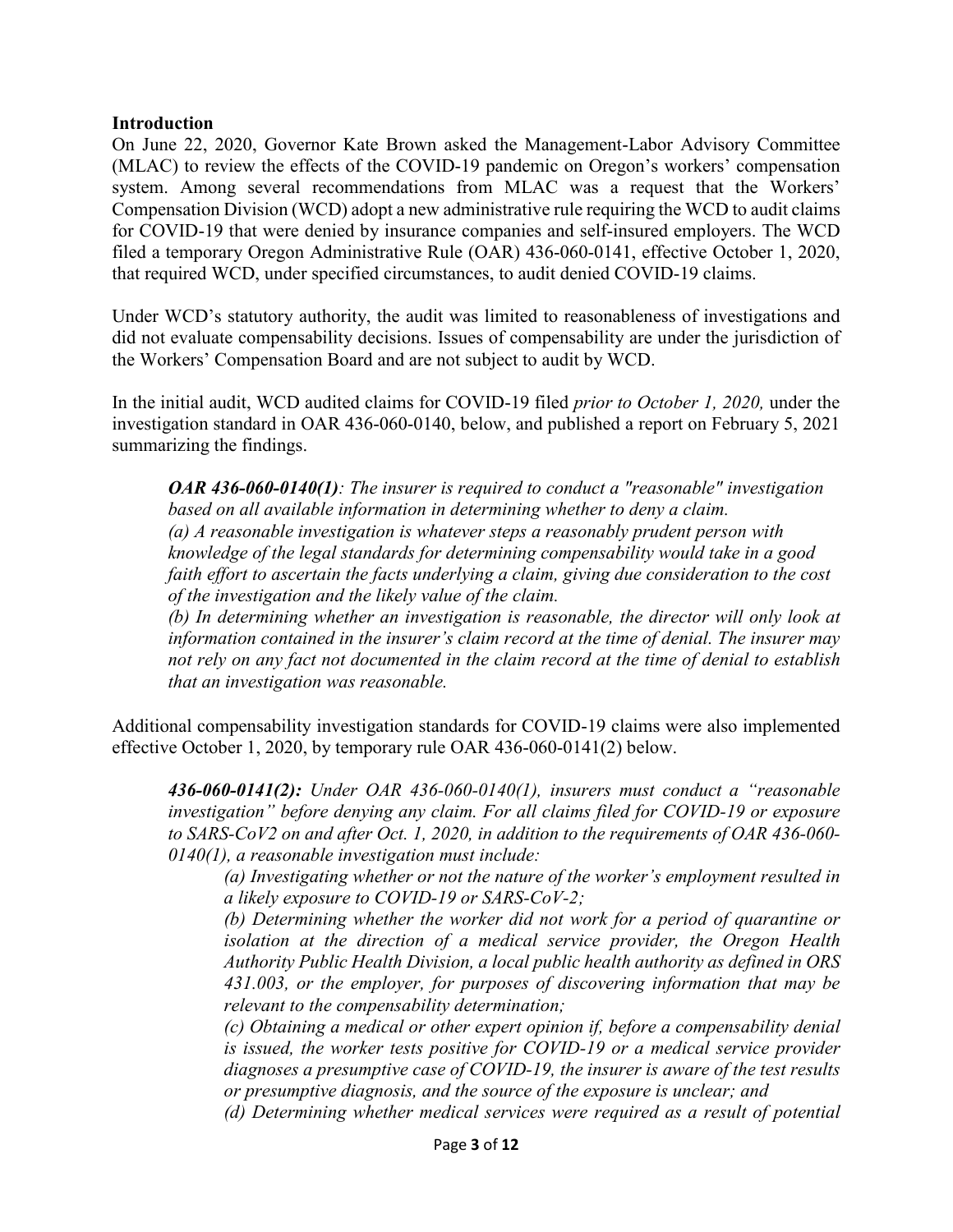*workplace exposure to COVID-19 or SARS-CoV-2, even if the worker ultimately did not test positive for COVID-19.*

Effective February 1, 2021, the temporary rule was replaced by substantially similar permanent rule OAR 436-060-0141(2) below.

# *436-060-0141(2): Reasonable investigation.*

*Under OAR 436-060-0140(1), insurers must conduct a "reasonable investigation" before denying any claim. For claims filed on or after Feb. 1, 2021, for COVID-19 or exposure to SARS-CoV-2, in addition to the requirements of OAR 436-060-0140(1), a reasonable investigation must include the steps in subsections (a) through (d) of this section. The steps in subsections (a) through (d) are not required if the claim is denied for procedural reasons not related to the worker's exposure to COVID-19 or SARS-CoV-2 (for example, the claim was filed with the wrong insurer, the insurer did not provide coverage, or the worker is nonsubject).*

*(a) Investigate whether there was likely exposure to COVID-19 or SARS-CoV-2 that arose out of and in the course of the worker's employment; (b) Investigate the source of the worker's exposure to COVID-19 or SARS-CoV-2, which must include obtaining a medical or expert opinion, if, before a compensability denial is issued, the worker tests positive for COVID-19 or a medical service provider diagnoses a presumptive case of COVID-19, the insurer is aware of the test results or presumptive diagnosis, and the source of the exposure is unclear;*

*(c) Determine whether the worker did not work for a period of quarantine or isolation at the direction of a medical service provider, the Oregon Health Authority Public Health Division, a local public health authority as defined in ORS 431.003, or the employer, for purposes of discovering information that may be relevant to the compensability determination; and*

*(d) Determine whether medical services were required as a result of potential workplace exposure to COVID-19 or SARS-CoV-2, even if the worker ultimately did not test positive for COVID-19.*

This report summarizes the findings of a subsequent audit of claims for COVID-19 filed *on or after October 1, 2020,* under the investigation standards in the temporary and permanent OAR 436-060-0141(2) above. A comparison of notable differences between findings and observations in the two audits is also included.

# **Objective**

The audit objective was to assess compliance with OAR 436-060-0141(2) relating to the investigation of denied claims for COVID-19 or exposure to SARS-CoV-2. Claims were reviewed for reasonable investigation, including compliance with the four specific requirements provided in OAR 436-060-0141(2)(a)-(d), prior to denial. Whether an investigation is reasonable is determined by evaluating the record in its entirety.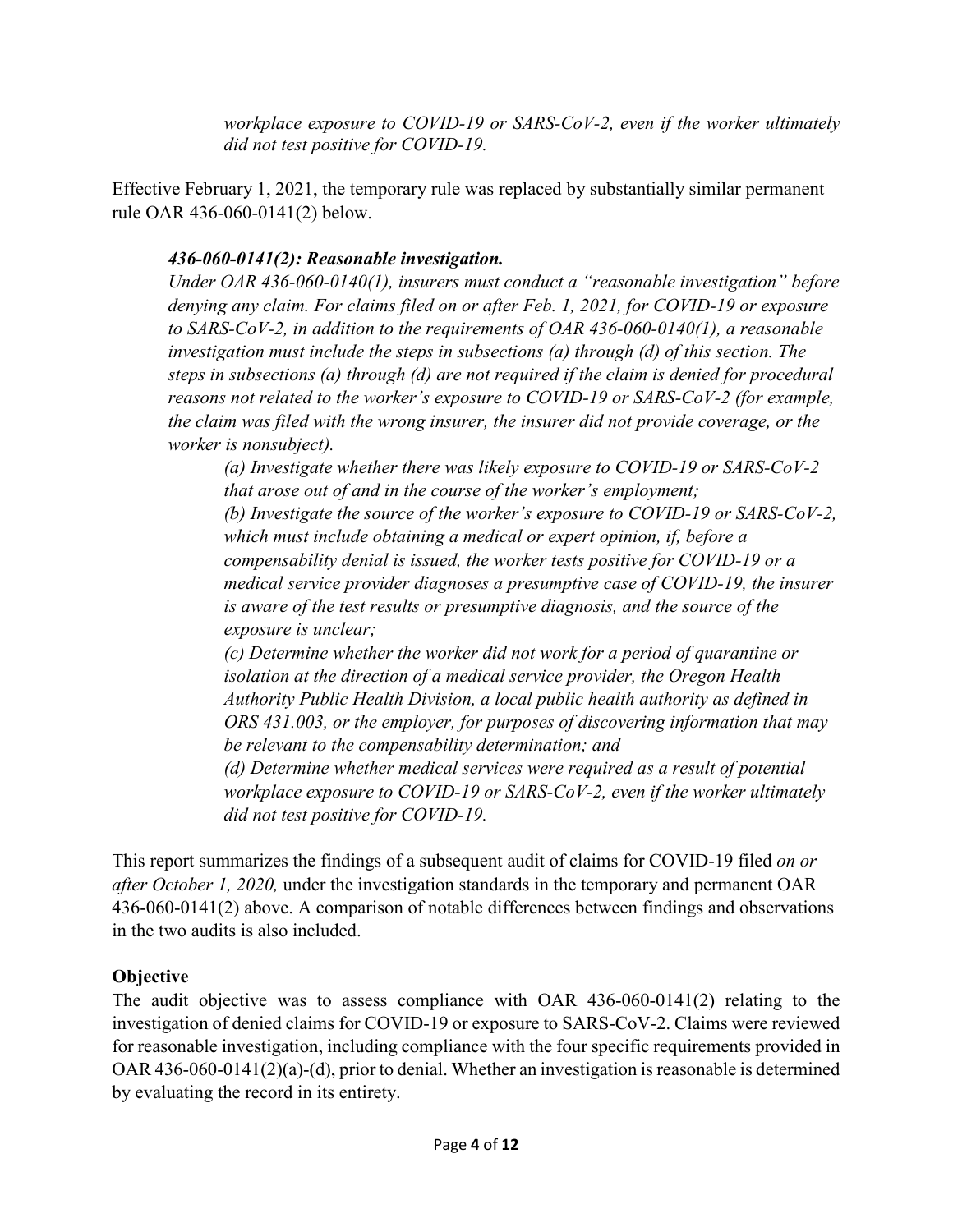For informational purposes, the auditors tracked statistical information such as the results of COVID-19 tests, whether temporary disability due was paid, etc. This information is captured in the *Other Findings and Observations* section.

#### **Sample**

Denied claims were selected for audit if, as of April 5, 2021 (the date of sampling), an insurer had reported to the director five or more accepted or denied claims for COVID-19 or SARS-CoV-2.

That standard produced a sample of 377 denied claims processed by twelve entities covering thirteen insurance companies and seven self-insured employers. From June 2021 through March 2022, two auditors reviewed 315 claims (see Table 1 below) with dates of injury ranging from April 23, 2020, through February 15, 2021.

Sixty-two claims were not reviewed because they were not appropriate for inclusion: 51 claims were filed prior to the October 1, 2020, effective date of OAR 436-060-0141(2), five denials were not final by operation of law at the time of review, three claims had been settled, two workers were non-subject workers, and one denial was rescinded.

| <b>Insurance Company</b>                          | <b>Claims Processor</b>                   | # Claims<br><b>Audited</b> |
|---------------------------------------------------|-------------------------------------------|----------------------------|
| AIU Insurance Company                             | AIG Claims, Inc.                          |                            |
| AIU Insurance Company                             | Sedgwick Claims Management Services, Inc. |                            |
| American Zurich Insurance Company                 | Cannon Cochran Management Services, Inc   |                            |
| American Zurich Insurance Company                 | Gallagher Bassett Services Inc            | 2                          |
| American Zurich Insurance Company                 | Sedgwick Claims Management Services, Inc. | 2                          |
| Arch Indemnity Insurance Company                  | Gallagher Bassett Services Inc            | $\overline{2}$             |
| Berkshire Hathaway Homestate Insurance<br>Company | Intermountain Claims Inc                  |                            |
| Charter Oak Fire Insurance Company                | The Travelers Companies, Inc.             |                            |
| Continental Divide Insurance Company              | Intermountain Claims Inc                  |                            |
| Guideone Mutual Insurance Company                 | Corvel Enterprise Comp, Inc.              | 3                          |
| Indemnity Insurance Company of North America      | Helmsman Management Services LLC.         |                            |
| Indemnity Insurance Company of North America      | Sedgwick Claims Management Services, Inc. |                            |
| <b>LM Insurance Corporation</b>                   | <b>Liberty Mutual Cos</b>                 | 23                         |
| New Hampshire Insurance Company                   | Sedgwick Claims Management Services, Inc. | 15                         |
| Old Republic Insurance Company                    | Gallagher Bassett Services Inc            | 1                          |
| <b>SAIF Corporation</b>                           | <b>SAIF Corporation</b>                   | 174                        |
| Sentry Insurance A Mutual Company                 | Intermountain Claims Inc                  | $\overline{2}$             |
| <b>Self-Insured Employer</b>                      | <b>Claims Processor</b>                   | # Claims<br><b>Audited</b> |
| <b>CIS Trust</b>                                  | Corvel Enterprise Comp, Inc.              | 2                          |
| City of Portland                                  | City of Portland                          |                            |
| <b>Clackamas County Oregon</b>                    | <b>Clackamas County Oregon</b>            | 37                         |
| Evraz Inc NA                                      | Sedgwick Claims Management Services, Inc. | 8                          |
| Kaiser Foundation Health Plan of the Northwest    | Sedgwick Claims Management Services, Inc. | 1                          |
| Lane County                                       | Corvel Enterprise Comp, Inc.              | 2                          |
| Providence Health & Services - Oregon             | Sedgwick Claims Management Services, Inc. | 32                         |

#### **Table 1**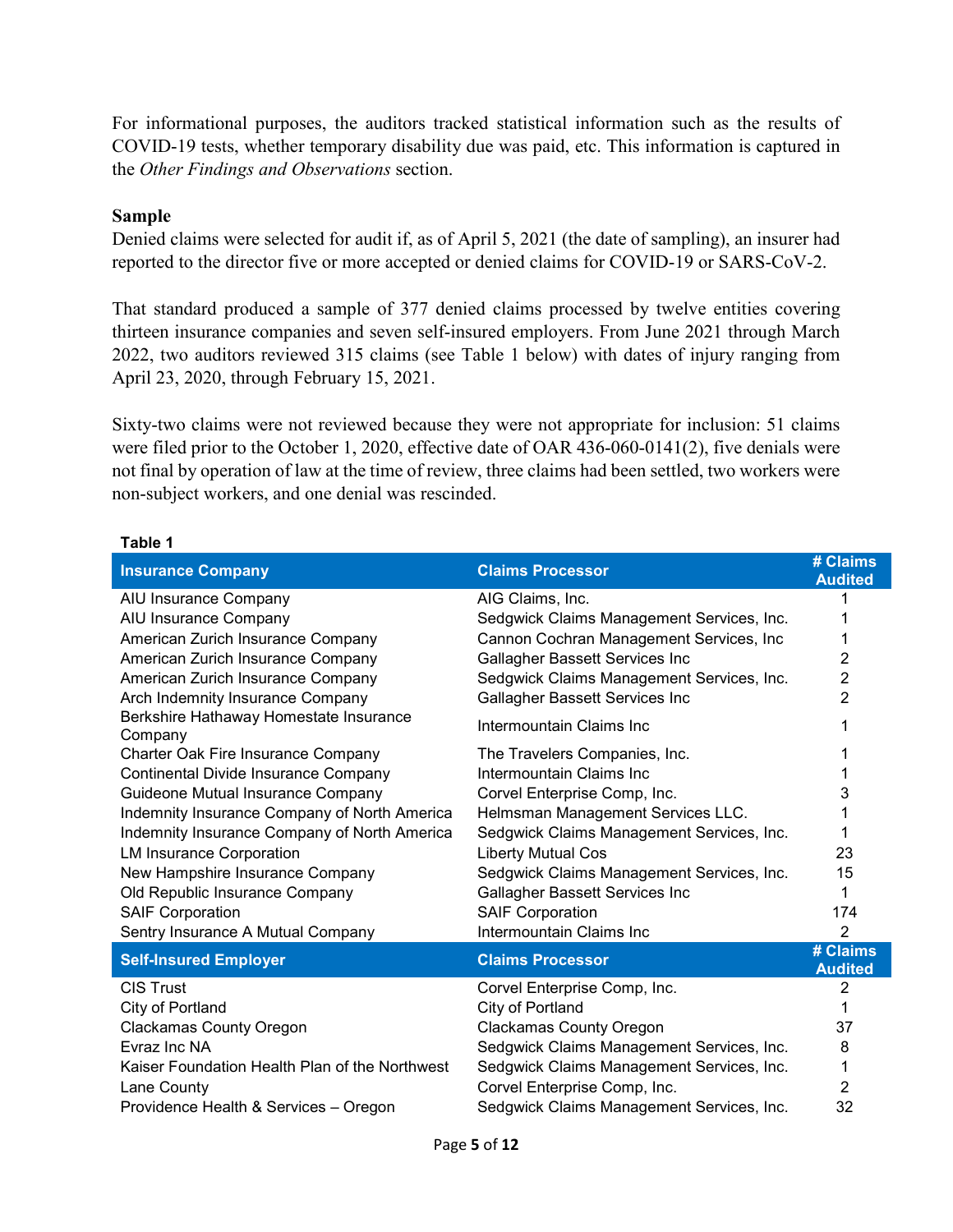### **Performance Standard**

Investigations in all claims reviewed must have been reasonable and compliant with the specific requirements in OAR 436-060-0141(2). WCD may assess a civil penalty for any claim in which a reasonable and compliant investigation was not conducted.

#### **Findings**

Investigations were reasonable and compliant with OAR 436-060-0141(2) in all claims reviewed. Claims were investigated and processed to a standard at or above that of industry norms for other types of claims. Claims processors frequently staffed claims and investigation results among supervisors, managers, or attorneys before denying the claim.

### **Explanation of Violations**

No violations were found. No civil penalties were issued.

# **Other Findings and Observations**

These findings and observations were outside of the audit's objective and are for informational purposes only.

### *COVID-19 Test Results*

About 89% (281) of workers were tested for COVID-19, and about 58% (164) of them tested positive. Table 2 on pages 9-10 lists the test results by insurance company and self-insured employer. No presumptive diagnoses were in the audited claims.

#### *Claim Filing Reasons*

Auditors determined the reason the claims were filed *at the time of filing*. Of the 315 claims filed:

- 150 claims filed for COVID-19 infection
- 103 claims filed for known or suspected exposure without symptoms
- 33 claims filed for known or suspected exposure with symptoms
- 26 claims filed for symptoms only, no known or suspected exposure
- 3 claims filed for undetermined reasons.

In about 22% (70) of audited claims, workers did not respond to contact attempts by the claims processors. Claims processors made efforts in these claims to obtain a statement from the workers, including multiple attempts by phone (often a dozen or more), regular mail, and email if available.

#### *Temporary Disability*

Auditors found evidence that workers had lost wages from work in 60% (189) of audited claims. Temporary disability was due in 15% (28) of those claims and was paid in all but three. Temporary disability was paid but was not due in another 33% (104) of claims. In these claims, claims processors may have inferred authorization from the records or voluntarily paid temporary disability. Table 3 on pages 11-12 shows a breakdown by insurance company and self-insured employer.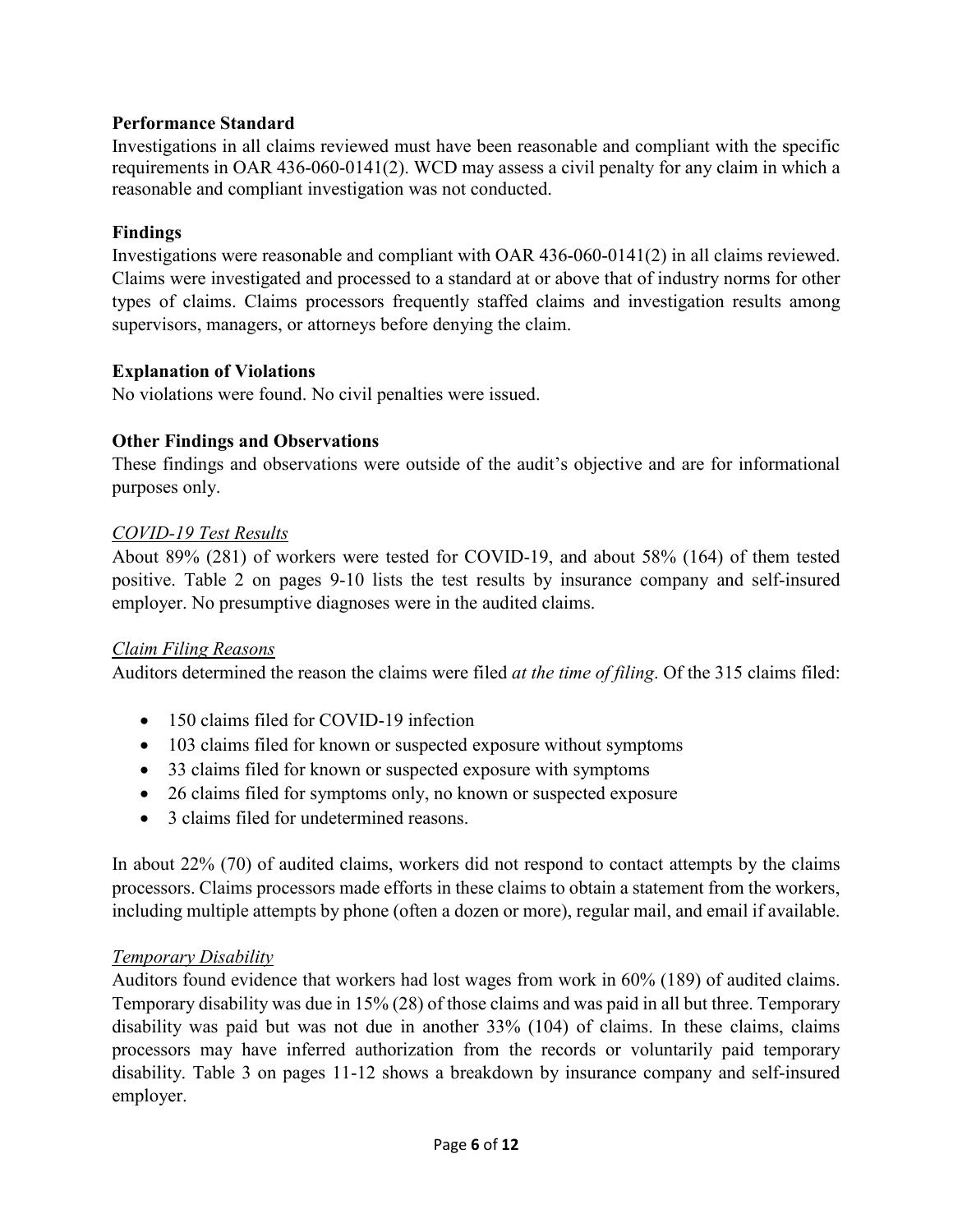In many of the claims in which temporary disability was not due, various combinations of reasons, including those listed below, were factors in disability not being due. Singular reasons identified were distributed as follows:

- 127 claims did not have proper medical authorization
- 4 claims did not have wage loss past the three-day waiting period
- 3 claims were denied within 14 days (temporary disability not due)

Several employers paid "COVID-19 leave" or other continued wages to workers while off work. Statistics were not gathered on this topic.

# *Medical Bills*

Some insurance companies and self-insured employers paid medical bills received for COVID-19 testing and for medical exams to authorize the tests. Some employers also directly paid for testing, often when testing was required by the employer. Statistics were not gathered on this topic.

# *Medical Treatment Other Than a Test*

Auditors found evidence of medical treatment other than simply a test for COVID-19 in 32% (101) of claims. However, this treatment was rarely more than an initial exam to recommend the worker be tested for COVID-19. Statistics were not gathered on this topic.

### **Comparison of First Audit (pre-10/1/20 claims) and Second Audit (post-10/1/20 claims)**

As noted in the introduction section, the division conducted an audit of the reasonable investigation of denied COVID-19 claims processed before the October 1, 2020, temporary rule was adopted. This section highlights some of the notable differences in findings between the two audits:

#### *COVID-19 Test Results*

Percentage of workers tested for COVID-19 infection:

- 80% in the first audit
- 89% in the second audit

Percentage of those workers who tested positive:

- $\bullet$  26% in the first audit
- 58% in the second audit

#### *Claim Filing Reasons*

Percentage of workers who filed claims for COVID-19 infection:

- 17% in the first audit
- 48% in the second audit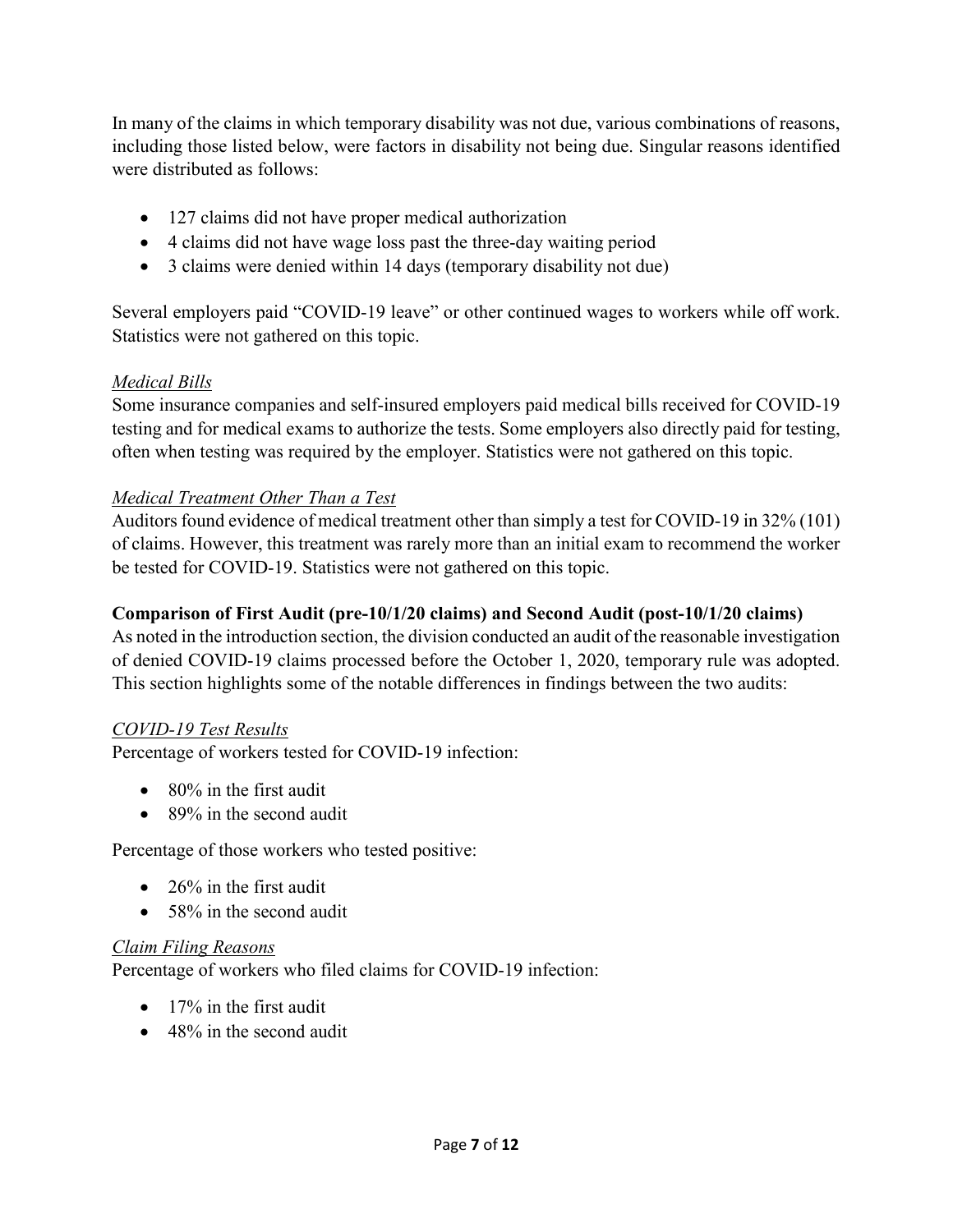Percentage of workers who filed claims for exposure or symptoms:

- 81% in the first audit
- 51% in the second audit

# *Temporary Disability*

Percentage of workers who lost wages:

- 55% in the first audit
- 60% in the second audit

Percentage of claims in which temporary disability was due:

- 22% in the first audit
- 15% in the second audit

Percentage of claims in which temporary disability was paid but was not due:

- 9% in the first audit
- 33% in the second audit

# *Medical Treatment Other Than a Test*

Percentage of claims with medical treatment beyond only a test for COVID-19:

- 58% in the first audit
- 32% in the second audit

Many claims involved in the first audit were denied because workers did not have COVID-19 – claims were filed out of an abundance of caution, usually prior to testing that showed the worker was not infected. Most claims in the second audit were filed after the worker had tested positive, often through regular testing by the employer. This is demonstrated by the higher rates of testing positive and of filing claims for infection that were seen in the second audit.

The higher rate of medical treatment beyond a only test that was seen in the first audit was likely due to testing restrictions during the early-pandemic time period causing workers to need a medical exam to obtain a prescription to be tested for COVID-19. Most claims in the second audit had testing available without a prescription and many workers were tested regularly by their employers. The higher frequency of treatment before testing in the first audit also explains the higher rate of temporary disability being due – workers had medical authorization for disability from the initial exam that was necessary to get tested. In the second audit, workers frequently were tested at work and usually had not seen a medical provider prior to being tested. Auditors rarely saw medical treatment after testing in either audit.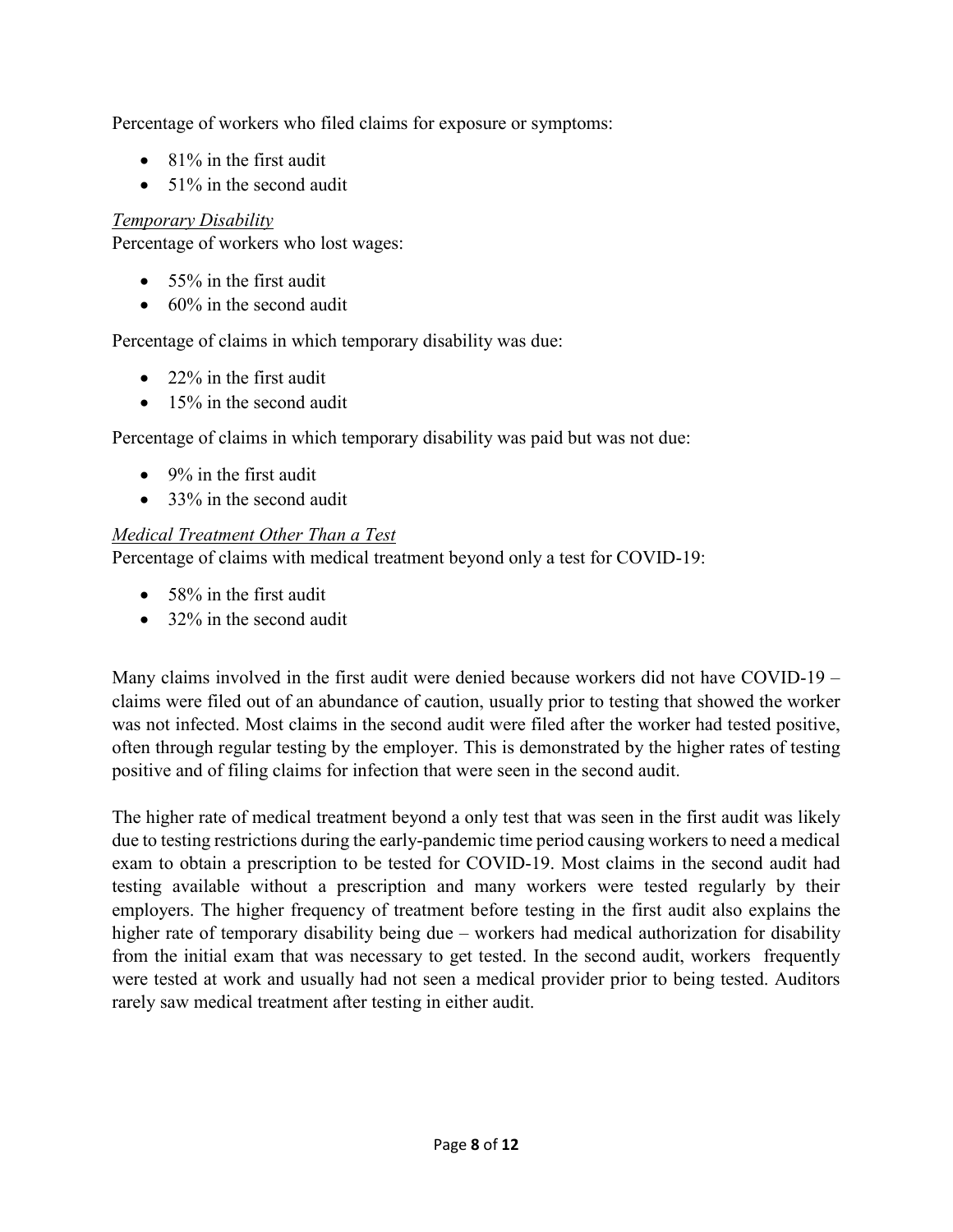#### **Table 2 – COVID-19 Testing Results**

| <b>Insurance Company</b>                          | <b>Claims Processor</b>                   | # Claims<br><b>Audited</b> | #<br><b>Tested</b> | <b>Positive</b> | <b>Negative</b> | #<br><b>Unknown</b> |
|---------------------------------------------------|-------------------------------------------|----------------------------|--------------------|-----------------|-----------------|---------------------|
| AIU Insurance Company                             | AIG Claims, Inc.                          |                            | 1                  | 1               |                 |                     |
| AIU Insurance Company                             | Sedgwick Claims Management Services, Inc. |                            | 1                  | 1               |                 |                     |
| American Zurich Insurance Company                 | Cannon Cochran Management Services, Inc   |                            | 1                  | 1               |                 |                     |
| American Zurich Insurance Company                 | Gallagher Bassett Services Inc            | $\overline{2}$             | 1                  | --              |                 |                     |
| American Zurich Insurance Company                 | Sedgwick Claims Management Services, Inc. | $\overline{2}$             | $\overline{2}$     | --              | $\overline{2}$  |                     |
| Arch Indemnity Insurance Company                  | Gallagher Bassett Services Inc            | $\overline{2}$             | 2                  | --              | $\overline{2}$  |                     |
| Berkshire Hathaway Homestate Insurance<br>Company | Intermountain Claims Inc                  |                            | 1                  | 1               |                 |                     |
| <b>Charter Oak Fire Insurance Company</b>         | The Travelers Companies, Inc.             |                            | 1                  | 1               |                 |                     |
| Continental Divide Insurance Company              | Intermountain Claims Inc                  |                            | 1                  | 1               |                 |                     |
| Guideone Mutual Insurance Company                 | Corvel Enterprise Comp, Inc.              | 3                          | 3                  | 3               |                 |                     |
| Indemnity Insurance Company of North<br>America   | Helmsman Management Services LLC.         |                            | 1                  | 1               |                 |                     |
| Indemnity Insurance Company of North<br>America   | Sedgwick Claims Management Services, Inc. |                            | 1                  | 1               |                 |                     |
| <b>LM Insurance Corporation</b>                   | <b>Liberty Mutual Cos</b>                 | 23                         | 23                 | 23              |                 |                     |
| New Hampshire Insurance Company                   | Sedgwick Claims Management Services, Inc. | 15                         | 13                 | 2               | 10              |                     |
| Old Republic Insurance Company                    | Gallagher Bassett Services Inc            |                            | 1                  | $-$             |                 |                     |
| <b>SAIF Corporation</b>                           | <b>SAIF Corporation</b>                   | 174                        | 161                | 121             | 35              | 5                   |
| Sentry Insurance A Mutual Company                 | Intermountain Claims Inc                  | 2                          | $\overline{2}$     | 1               |                 |                     |
|                                                   |                                           |                            |                    |                 |                 |                     |

| Subtotals (insurers) |  | 216 |  |  |  |
|----------------------|--|-----|--|--|--|
|----------------------|--|-----|--|--|--|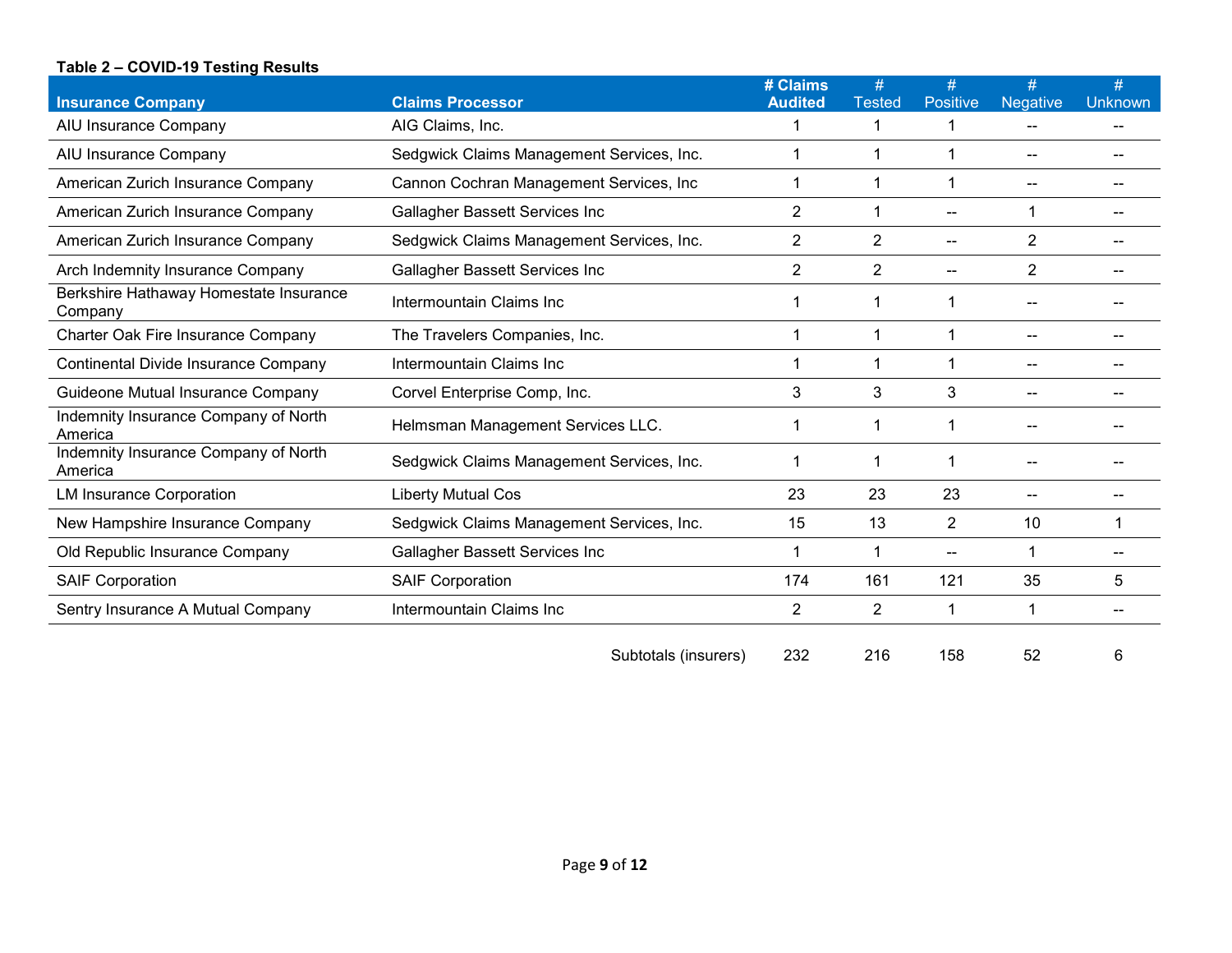#### **Table 2 – COVID-19 Testing Results, continued**

|                                                   |                                           | # Claims       | #              | #                        | #               | #              |
|---------------------------------------------------|-------------------------------------------|----------------|----------------|--------------------------|-----------------|----------------|
| <b>Self-Insured Employer</b>                      | <b>Claims Processor</b>                   | <b>Audited</b> | Tested         | <b>Positive</b>          | <b>Negative</b> | <b>Unknown</b> |
| <b>CIS Trust</b>                                  | Corvel Enterprise Comp, Inc.              | 2              | $\overline{2}$ | $\overline{\phantom{m}}$ |                 |                |
| City of Portland                                  | City of Portland                          |                |                |                          | --              | --             |
| <b>Clackamas County Oregon</b>                    | <b>Clackamas County Oregon</b>            | 37             | 27             | 2                        | 24              |                |
| Evraz Inc NA                                      | Sedgwick Claims Management Services, Inc. | 8              |                | $\mathbf{u}$             |                 |                |
| Kaiser foundation Health Plan of the<br>Northwest | Sedgwick Claims Management Services, Inc. |                |                |                          | --              |                |
| Lane County                                       | Corvel Enterprise Comp, Inc.              | 2              |                |                          | --              |                |
| Providence Health & Services - Oregon             | Sedgwick Claims Management Services, Inc. | 32             | 32             |                          | 31              |                |
|                                                   | Subtotals (self-insurer)                  | 83             | 65             | 6                        | 58              |                |
|                                                   | Grand totals (all)                        | 315            | 281            | 164                      | 110             |                |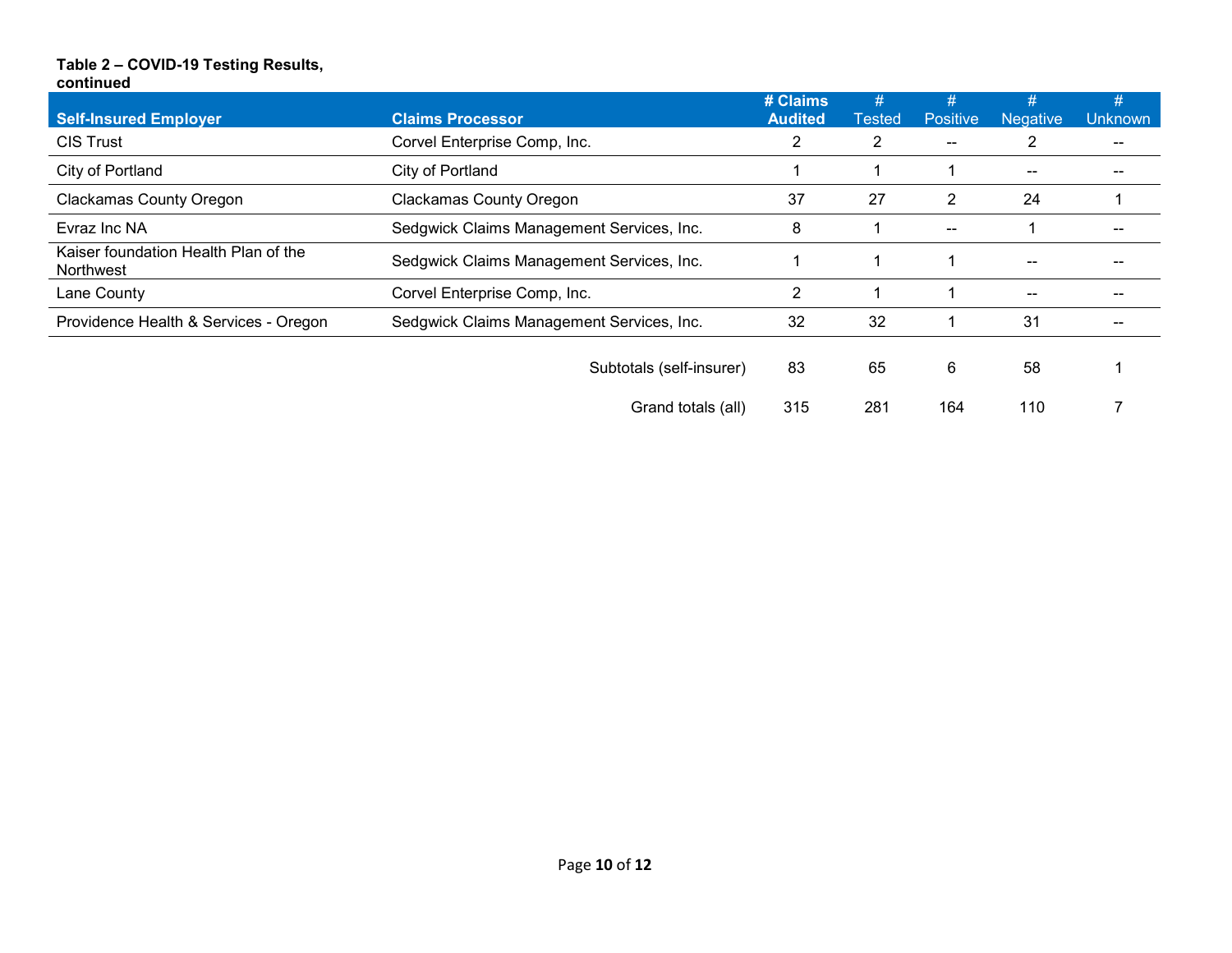#### **Table 3 – Lost Wages and Temporary Disability (TD) Due and Paid**

| <b>Insurance Company</b>                          | <b>Claims Processor</b>                   | # Claims<br><b>Audited</b> | # Lost<br>Wages | <b>TD Due</b> | <b>TD Paid</b> |
|---------------------------------------------------|-------------------------------------------|----------------------------|-----------------|---------------|----------------|
| AIU Insurance Company                             | AIG Claims, Inc.                          |                            |                 |               |                |
| AIU Insurance Company                             | Sedgwick Claims Management Services, Inc. |                            |                 |               |                |
| American Zurich Insurance Company                 | Cannon Cochran Management Services, Inc   | 1                          |                 |               | --             |
| American Zurich Insurance Company                 | Gallagher Bassett Services Inc            | 2                          |                 |               |                |
| American Zurich Insurance Company                 | Sedgwick Claims Management Services, Inc. | 2                          |                 |               |                |
| Arch Indemnity Insurance Company                  | Gallagher Bassett Services Inc            | $\overline{2}$             |                 |               |                |
| Berkshire Hathaway Homestate Insurance<br>Company | Intermountain Claims Inc                  |                            |                 |               |                |
| <b>Charter Oak Fire Insurance Company</b>         | The Travelers Companies, Inc.             |                            |                 |               |                |
| Continental Divide Insurance Company              | Intermountain Claims Inc                  |                            |                 |               |                |
| Guideone Mutual Insurance Company                 | Corvel Enterprise Comp, Inc.              | 3                          | 3               |               | 3              |
| Indemnity Insurance Company of North<br>America   | Helmsman Management Services LLC.         |                            |                 |               |                |
| Indemnity Insurance Company of North<br>America   | Sedgwick Claims Management Services, Inc. |                            |                 |               |                |
| <b>LM Insurance Corporation</b>                   | Liberty Mutual Cos                        | 23                         | 5               |               |                |
| New Hampshire Insurance Company                   | Sedgwick Claims Management Services, Inc. | 15                         | 6               | 3             |                |
| Old Republic Insurance Company                    | Gallagher Bassett Services Inc            |                            |                 |               |                |
| <b>SAIF Corporation</b>                           | <b>SAIF Corporation</b>                   | 174                        | 147             | 24            | 116            |
| Sentry Insurance A Mutual Company                 | Intermountain Claims Inc                  | 2                          |                 |               |                |
|                                                   |                                           |                            |                 |               |                |

Subtotals (insurers) 232 171 28 122